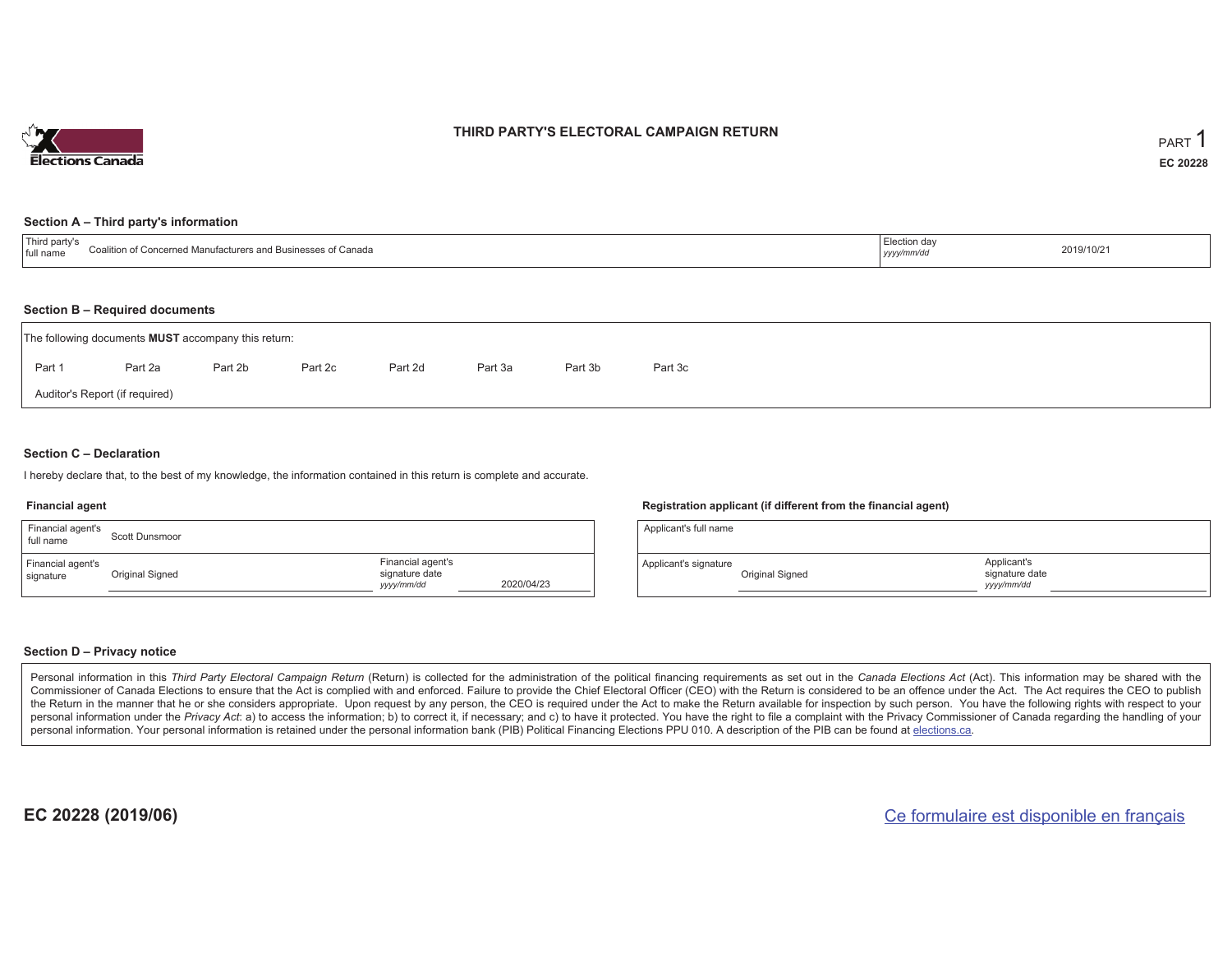

#### **THIRD PARTY'S ELECTORAL CAMPAIGN RETURN HIRD PARTY'S ELECTORAL CAMPAIGN RETURN<br>Statement of monetary contributions received PART 2a**

| No. | Full name                                                                         | <b>Street</b><br>no. | <b>Street</b> | Apt. | City                                                                           | Prov./<br>Terr. | Postal<br>code | Date<br>received                                       | Individual | Business /<br>Commercial<br>organization | Government | Trade union | Corporation<br>without share<br>capital | Unincorporated<br>organization or<br>association |
|-----|-----------------------------------------------------------------------------------|----------------------|---------------|------|--------------------------------------------------------------------------------|-----------------|----------------|--------------------------------------------------------|------------|------------------------------------------|------------|-------------|-----------------------------------------|--------------------------------------------------|
|     |                                                                                   |                      |               |      |                                                                                |                 |                | yyyy/mm/dd                                             | \$         | s.                                       | \$         | \$          | \$                                      | \$                                               |
|     | Atlantic Packaging                                                                |                      |               |      | Scarborough                                                                    | ON              | M1P 2Y9        | 2019/09/10                                             |            | 25,000.00                                |            |             |                                         |                                                  |
|     | <b>Wills Transfer Ltd</b>                                                         |                      |               |      | Smith Falls                                                                    | ON              | <b>K7A 4T2</b> | 2019/09/12                                             |            | 500.00                                   |            |             |                                         |                                                  |
|     | Lealand Industries                                                                |                      |               |      | Toronto                                                                        | ON              | M1S 3S9        | 2019/09/17                                             |            | 10,000.00                                |            |             |                                         |                                                  |
|     | Meadowbrook                                                                       |                      |               |      | Mississauga                                                                    | ON              | L5T 2L1        | 2019/09/30                                             |            | 1,000.00                                 |            |             |                                         |                                                  |
|     | Berg Group                                                                        |                      |               |      | Toronto                                                                        | ON              | M1P 2N5        | 2019/09/30                                             |            | 1,000.00                                 |            |             |                                         |                                                  |
|     | Jack McGee Chevrolet Cadillac Ltd.                                                |                      |               |      | Peterborough                                                                   | ON              | K9J 5Y2        | 2019/09/30                                             |            | 250.00                                   |            |             |                                         |                                                  |
|     | Qualified Metal                                                                   |                      |               |      | Toronto                                                                        | ON              | <b>M9W 6H6</b> | 2019/09/30                                             |            | 250.00                                   |            |             |                                         |                                                  |
|     | Mark Skidmore                                                                     |                      |               |      | TorontoBracebrid                                                               | ON              | P1L 1T6        | 2019/09/30                                             | 250.00     |                                          |            |             |                                         |                                                  |
|     | Canadian Wear Tech                                                                |                      |               |      | Cobourg                                                                        | ON              | K9A 4J8        | 2019/09/30                                             |            | 500.00                                   |            |             |                                         |                                                  |
|     | Kisko Products                                                                    |                      |               |      | Woodbridge                                                                     | ON              | L4H 1X9        | 2019/10/09                                             |            | 2,500.00                                 |            |             |                                         |                                                  |
|     | IGI Wax                                                                           |                      |               |      | Toronto                                                                        | ON              | M1S 2A8        | 2019/10/09                                             |            | 2,500.00                                 |            |             |                                         |                                                  |
|     |                                                                                   |                      |               |      |                                                                                |                 |                |                                                        |            |                                          |            |             |                                         |                                                  |
|     |                                                                                   |                      |               |      |                                                                                |                 |                |                                                        |            |                                          |            |             |                                         |                                                  |
|     |                                                                                   |                      |               |      |                                                                                |                 |                |                                                        |            |                                          |            |             |                                         |                                                  |
|     |                                                                                   |                      |               |      |                                                                                |                 |                | Totals carried forward from previous page \$           |            |                                          |            |             |                                         |                                                  |
|     |                                                                                   |                      |               |      | Total amount of monetary contributions by contributors who gave over \$200 (A) |                 |                |                                                        | 250.00     | 43,500.00                                |            |             |                                         |                                                  |
|     | Number of contributors who gave over \$200                                        |                      |               |      |                                                                                |                 |                |                                                        |            | 10                                       |            |             |                                         |                                                  |
|     | Total amount of monetary contributions by contributors who gave \$200 or less (B) |                      |               |      |                                                                                |                 |                |                                                        |            | 200.00                                   |            |             |                                         |                                                  |
|     | Number of contributors who gave \$200 or less                                     |                      |               |      |                                                                                |                 |                |                                                        |            |                                          |            |             |                                         |                                                  |
|     |                                                                                   |                      |               |      |                                                                                |                 |                | Total amount of all monetary contributions (A+B)       | 250.00     | 43,700.00                                |            |             |                                         |                                                  |
|     |                                                                                   |                      |               |      |                                                                                |                 |                | Number of contributors who gave monetary contributions |            | 10                                       |            |             |                                         |                                                  |

|  | Third<br>party | d Businesses of Canada<br>acerned Manufacturers and F | ,,,,, | 2019/10/21 | Page |  | $\sim$<br>$\cdot$ |  |
|--|----------------|-------------------------------------------------------|-------|------------|------|--|-------------------|--|
|--|----------------|-------------------------------------------------------|-------|------------|------|--|-------------------|--|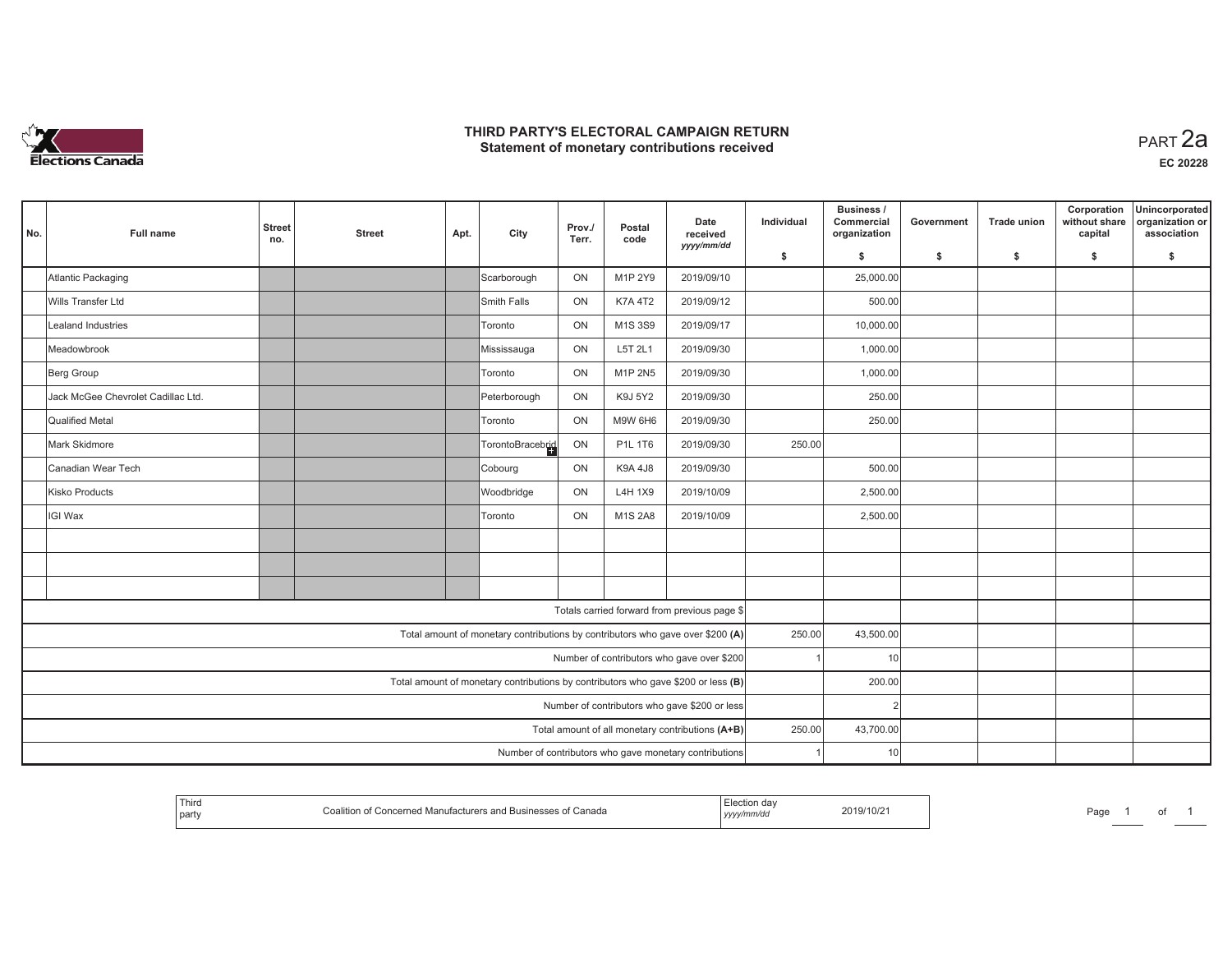

## **THIRD PARTY'S ELECTORAL CAMPAIGN RETURN**  THIRD PARTY'S ELECTORAL CAMPAIGN RETURN<br>Statement of non-monetary contributions received<br> **PART 2b**

| No.                                                                                                                              | Full name      | <b>Street</b><br>no. | <b>Street</b> | Apt. | City     | Prov./<br>Terr. | Postal<br>code | Date<br>received<br>yyyy/mm/dd                             | Individual   | <b>Business /</b><br>Commercial<br>organization | Government | Trade union | Corporation<br>without share<br>capital | Unincorporated<br>organization or<br>association |
|----------------------------------------------------------------------------------------------------------------------------------|----------------|----------------------|---------------|------|----------|-----------------|----------------|------------------------------------------------------------|--------------|-------------------------------------------------|------------|-------------|-----------------------------------------|--------------------------------------------------|
|                                                                                                                                  |                |                      |               |      |          |                 |                |                                                            | \$           | \$                                              | \$         | \$          | \$                                      | \$                                               |
|                                                                                                                                  | Catherine Leal |                      |               |      | Bancroft | ON              | KOL 1CO        | 2019/08/28                                                 | 1,210.00     |                                                 |            |             |                                         |                                                  |
|                                                                                                                                  |                |                      |               |      |          |                 |                |                                                            |              |                                                 |            |             |                                         |                                                  |
|                                                                                                                                  |                |                      |               |      |          |                 |                |                                                            |              |                                                 |            |             |                                         |                                                  |
|                                                                                                                                  |                |                      |               |      |          |                 |                |                                                            |              |                                                 |            |             |                                         |                                                  |
|                                                                                                                                  |                |                      |               |      |          |                 |                |                                                            |              |                                                 |            |             |                                         |                                                  |
|                                                                                                                                  |                |                      |               |      |          |                 |                |                                                            |              |                                                 |            |             |                                         |                                                  |
|                                                                                                                                  |                |                      |               |      |          |                 |                |                                                            |              |                                                 |            |             |                                         |                                                  |
|                                                                                                                                  |                |                      |               |      |          |                 |                |                                                            |              |                                                 |            |             |                                         |                                                  |
|                                                                                                                                  |                |                      |               |      |          |                 |                |                                                            |              |                                                 |            |             |                                         |                                                  |
|                                                                                                                                  |                |                      |               |      |          |                 |                |                                                            |              |                                                 |            |             |                                         |                                                  |
|                                                                                                                                  |                |                      |               |      |          |                 |                |                                                            |              |                                                 |            |             |                                         |                                                  |
|                                                                                                                                  |                |                      |               |      |          |                 |                |                                                            |              |                                                 |            |             |                                         |                                                  |
|                                                                                                                                  |                |                      |               |      |          |                 |                |                                                            |              |                                                 |            |             |                                         |                                                  |
|                                                                                                                                  |                |                      |               |      |          |                 |                |                                                            |              |                                                 |            |             |                                         |                                                  |
|                                                                                                                                  |                |                      |               |      |          |                 |                | Totals carried forward from previous page \$               |              |                                                 |            |             |                                         |                                                  |
|                                                                                                                                  |                |                      |               |      |          |                 |                |                                                            | 1,210.00     |                                                 |            |             |                                         |                                                  |
| Total amount of non-monetary contributions by contributors who gave over \$200 (A)<br>Number of contributors who gave over \$200 |                |                      |               |      |          |                 |                |                                                            |              |                                                 |            |             |                                         |                                                  |
| Total amount of non-monetary contributions by contributors who gave \$200 or less $(B)$                                          |                |                      |               |      |          |                 |                |                                                            |              |                                                 |            |             |                                         |                                                  |
| Number of contributors who gave \$200 or less                                                                                    |                |                      |               |      |          |                 |                |                                                            |              |                                                 |            |             |                                         |                                                  |
| Total amount of all non-monetary contributions (A+B)                                                                             |                |                      |               |      |          |                 |                |                                                            | 1,210.00     |                                                 |            |             |                                         |                                                  |
|                                                                                                                                  |                |                      |               |      |          |                 |                | Number of contributors who gave non-monetary contributions | $\mathbf{1}$ |                                                 |            |             |                                         |                                                  |
|                                                                                                                                  |                |                      |               |      |          |                 |                |                                                            |              |                                                 |            |             |                                         |                                                  |

| Third<br>and the state of the state of the<br>∴oaliti<br>party | oncerned Manufacturers and Businesses of Canada. | гаа<br>, yyyymmvaa | 2019/10/2 | Page |  | וש |  |
|----------------------------------------------------------------|--------------------------------------------------|--------------------|-----------|------|--|----|--|
|----------------------------------------------------------------|--------------------------------------------------|--------------------|-----------|------|--|----|--|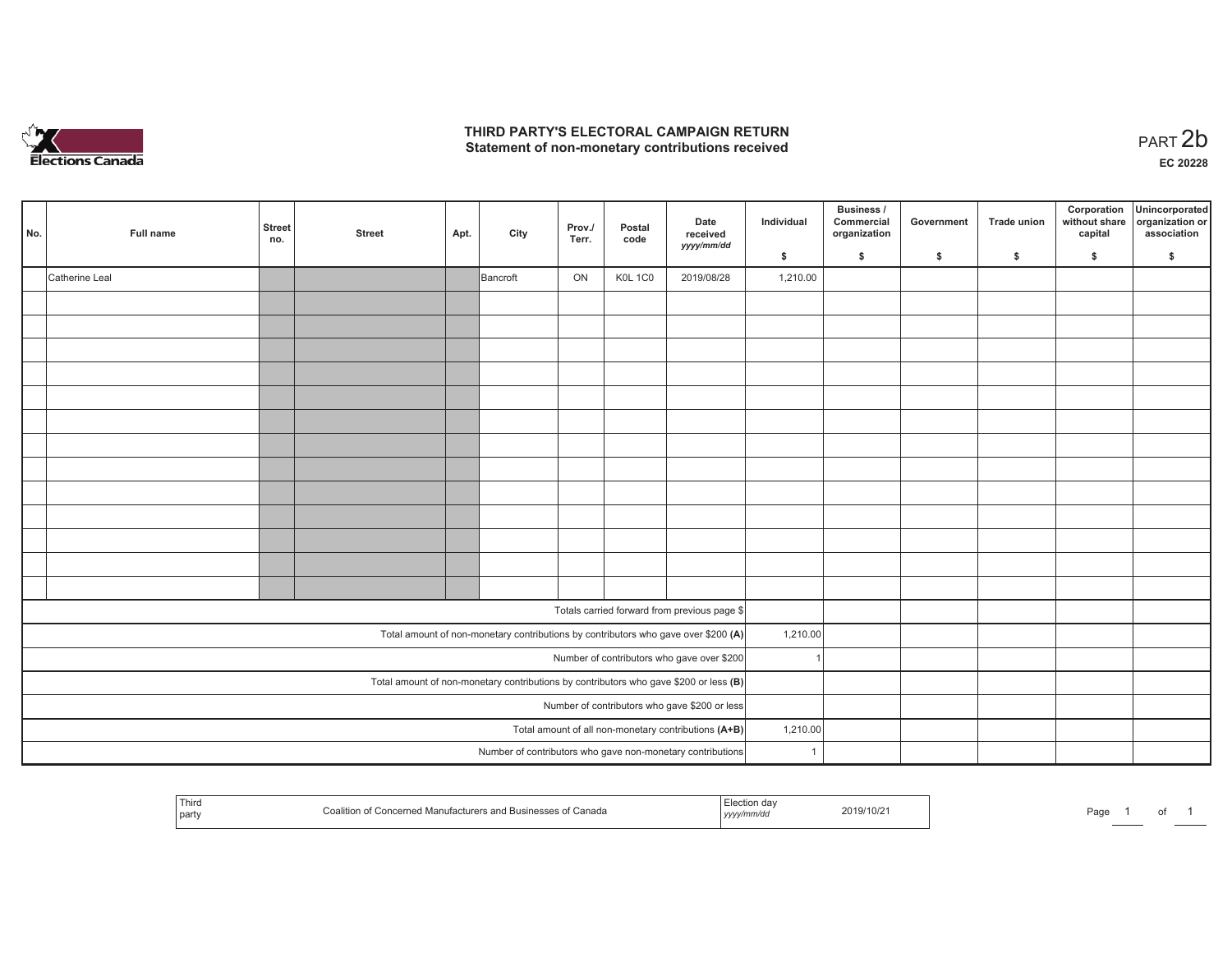

### **THIRD PARTY'S ELECTORAL CAMPAIGN RETURN STATE:** PRACT OF OPPRESS TO PART 2C STATE STATE STATE STATE STATE STATE STATE STATE STATE START 2C STATE STATE STATE STATE STATE STATE STATE STATE STATE STATE STATE STATE STATE STATE STATE STATE STATE STATE STATE STATE ST

**EC 20228**

 $\sim$ 

|                                                                   |     |           |                      |               |      |      |                 |                |                                                              |            | Business /                 |            |                    | Corporation | Unincorporated                               |
|-------------------------------------------------------------------|-----|-----------|----------------------|---------------|------|------|-----------------|----------------|--------------------------------------------------------------|------------|----------------------------|------------|--------------------|-------------|----------------------------------------------|
|                                                                   | No. | Full name | <b>Street</b><br>no. | <b>Street</b> | Apt. | City | Prov./<br>Terr. | Postal<br>code | Date<br>received                                             | Individual | Commercial<br>organization | Government | <b>Trade union</b> | capital     | without share organization or<br>association |
|                                                                   |     |           |                      |               |      |      |                 |                | yyyy/mm/dd                                                   | \$         | \$                         | \$         | $\sqrt{2}$         | \$          | \$                                           |
|                                                                   |     |           |                      |               |      |      |                 |                |                                                              |            |                            |            |                    |             |                                              |
|                                                                   |     |           |                      |               |      |      |                 |                |                                                              |            |                            |            |                    |             |                                              |
|                                                                   |     |           |                      |               |      |      |                 |                |                                                              |            |                            |            |                    |             |                                              |
|                                                                   |     |           |                      |               |      |      |                 |                |                                                              |            |                            |            |                    |             |                                              |
|                                                                   |     |           |                      |               |      |      |                 |                |                                                              |            |                            |            |                    |             |                                              |
|                                                                   |     |           |                      |               |      |      |                 |                |                                                              |            |                            |            |                    |             |                                              |
|                                                                   |     |           |                      |               |      |      |                 |                |                                                              |            |                            |            |                    |             |                                              |
|                                                                   |     |           |                      |               |      |      |                 |                |                                                              |            |                            |            |                    |             |                                              |
|                                                                   |     |           |                      |               |      |      |                 |                |                                                              |            |                            |            |                    |             |                                              |
|                                                                   |     |           |                      |               |      |      |                 |                |                                                              |            |                            |            |                    |             |                                              |
|                                                                   |     |           |                      |               |      |      |                 |                |                                                              |            |                            |            |                    |             |                                              |
|                                                                   |     |           |                      |               |      |      |                 |                |                                                              |            |                            |            |                    |             |                                              |
|                                                                   |     |           |                      |               |      |      |                 |                |                                                              |            |                            |            |                    |             |                                              |
|                                                                   |     |           |                      |               |      |      |                 |                |                                                              |            |                            |            |                    |             |                                              |
|                                                                   |     |           |                      |               |      |      |                 |                | Totals carried forward from previous page \$                 |            |                            |            |                    |             |                                              |
|                                                                   |     |           |                      |               |      |      |                 |                | Total amount of loans by lenders who provided over \$200 (A) |            |                            |            |                    |             |                                              |
| Number of lenders who provided over \$200                         |     |           |                      |               |      |      |                 |                |                                                              |            |                            |            |                    |             |                                              |
| Total amount of loans by lenders who provided \$200 or less $(B)$ |     |           |                      |               |      |      |                 |                |                                                              |            |                            |            |                    |             |                                              |
| Number of lenders who provided \$200 or less                      |     |           |                      |               |      |      |                 |                |                                                              |            |                            |            |                    |             |                                              |
| Total amount of all loans (A+B)                                   |     |           |                      |               |      |      |                 |                |                                                              |            |                            |            |                    |             |                                              |
|                                                                   |     |           |                      |               |      |      |                 |                | Number of all lenders who provided loans                     |            |                            |            |                    |             |                                              |

| 1 nirc<br>∧lanı<br>Canada<br>'S dhe<br>part | 2019/10/21<br>,,,, | Page |
|---------------------------------------------|--------------------|------|
|---------------------------------------------|--------------------|------|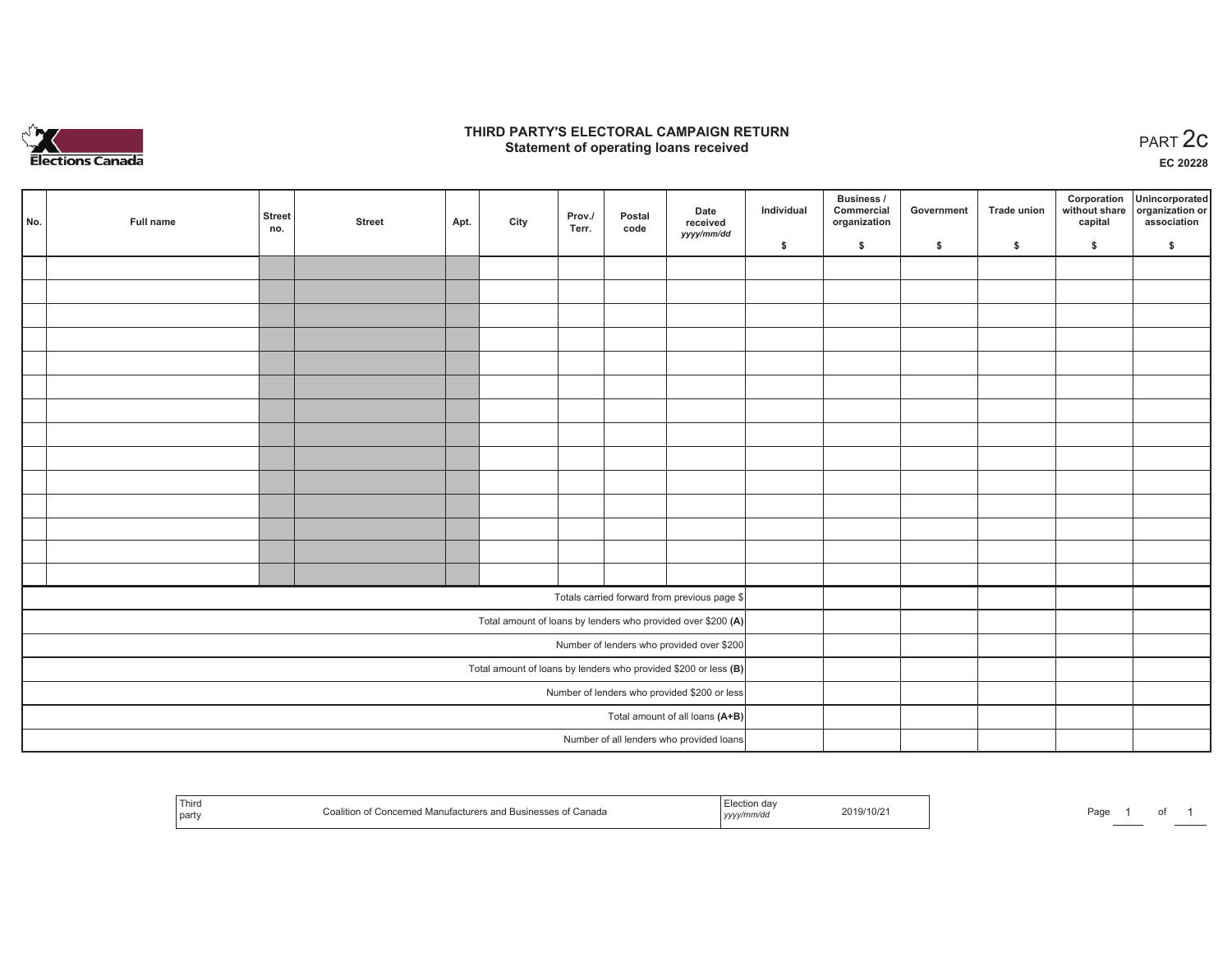# **Elections Canada**

# **THIRD PARTY'S ELECTORAL CAMPAIGN RETURN Summary of inflows**

| PART <sub>2d</sub> |
|--------------------|
| EC 20228           |

| No.   | Type of contributor / lender                 | <b>Monetary</b><br>contributions<br>(Part 2a) | Non-monetary<br>contributions<br>(Part 2b) | Loans<br>(Part 2c) | <b>Total</b> | Number of<br>contributors and<br>lenders |
|-------|----------------------------------------------|-----------------------------------------------|--------------------------------------------|--------------------|--------------|------------------------------------------|
|       |                                              | \$                                            | \$                                         | S.                 | \$           |                                          |
| 1.    | Individuals                                  | 250.00                                        | 1,210.00                                   |                    | 1,460.00     | 21                                       |
| 2.    | Businesses / Commercial organizations        | 43,700.00                                     |                                            |                    | 43,700.00    | 11                                       |
| 3.    | Governments                                  |                                               |                                            |                    |              |                                          |
| 4.    | Trade unions                                 |                                               |                                            |                    |              |                                          |
| 5.    | Corporations without share capital           |                                               |                                            |                    |              |                                          |
| 6.    | Unincorporated organizations or associations |                                               |                                            |                    |              |                                          |
| 7.    | Total (items 1 to 6)                         | 43,950.00                                     | 1,210.00                                   |                    | 45,160.00    | 13                                       |
| Total |                                              |                                               |                                            |                    |              |                                          |
| 8.    | Amount of third party's resources used       |                                               |                                            |                    |              |                                          |
| 9.    | Grand total (items 7 and 8)                  | 43,950.00                                     | 1,210.00                                   |                    | 45,160.00    | 13                                       |

| Thira<br>party | Canada<br>`∩aliti∩¦<br>Businesses<br>anc<br>Manutac<br>oncerner | mm/dc<br>,,, | 10/1<br>1 U Z |
|----------------|-----------------------------------------------------------------|--------------|---------------|
|----------------|-----------------------------------------------------------------|--------------|---------------|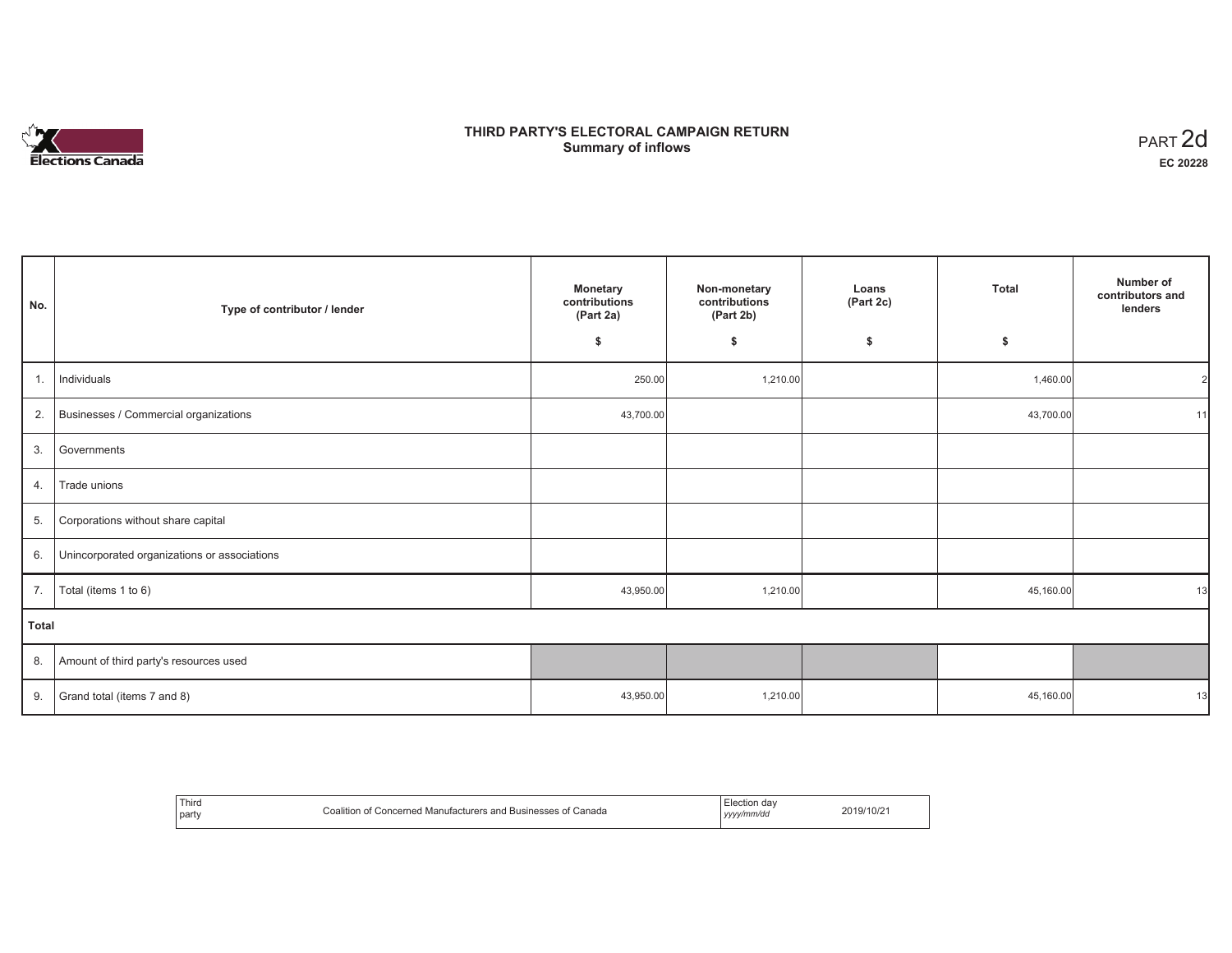

## **THIRD PARTY'S ELECTORAL CAMPAIGN RETURN Statement of expenses incurred for regulated activities that take place during the pre-election period**  *(Only applicable to a fixed-date general election)*

 $_{\sf PART}$ 3a **EC 20228**

For a list of expense types, expense categories and expense subcategories, refer to Annex II in the Instructions.

| No. | Date<br>incurred<br>yyyy/mm/dd | <b>ED Code</b><br>(if applicable) | Supplier            | <b>Expense type</b> | Expense<br>category | Expense<br>subcategory | <b>Starting date</b><br>of activity,<br>advertisement<br>or survey<br>yyyy/mm/dd | <b>Ending date</b><br>of activity,<br>advertisement<br>or survey<br>yyyy/mm/dd | Place of activity or<br>advertisement        | <b>Expense amount</b> |
|-----|--------------------------------|-----------------------------------|---------------------|---------------------|---------------------|------------------------|----------------------------------------------------------------------------------|--------------------------------------------------------------------------------|----------------------------------------------|-----------------------|
|     |                                |                                   |                     |                     |                     |                        |                                                                                  |                                                                                |                                              | \$                    |
|     | 2019/08/26                     |                                   | Catherine Leal      | Partisan activity   | Social Media        | Design and Maintenance | 2018/07/05                                                                       | 2019/08/31                                                                     | National                                     | 220.00                |
|     | 2019/07/29                     |                                   | Catherine Leal      | Partisan activity   | Social Media        | Design and Maintenance | 2018/07/05                                                                       | 2019/08/31                                                                     | National                                     | 1,012.00              |
|     | 2019/07/31                     |                                   | Marc Patrone        | Partisan activity   | Other               | Video Production       | 2019/06/17                                                                       | 2019/07/02                                                                     | National                                     | 1,138.00              |
|     | 2019/08/23                     |                                   | <b>CNW Newswire</b> | Partisan activity   | Other               | News Release           | 2019/08/23                                                                       | 2019/08/23                                                                     | National                                     | 966.15                |
|     | 2019/08/23                     |                                   | Catherine Leal      | Partisan activity   | Social Media        | Design and Maintenance | 2018/07/05                                                                       | 2019/08/31                                                                     | National                                     | 286.00                |
|     | 2019/08/28                     |                                   | Catherine Leal      | Partisan activity   | Social Media        | Design and Maintenance | 2018/07/05                                                                       | 2019/08/31                                                                     | National                                     | 1,210.00              |
|     |                                |                                   |                     |                     |                     |                        |                                                                                  |                                                                                |                                              |                       |
|     |                                |                                   |                     |                     |                     |                        |                                                                                  |                                                                                |                                              |                       |
|     |                                |                                   |                     |                     |                     |                        |                                                                                  |                                                                                |                                              |                       |
|     |                                |                                   |                     |                     |                     |                        |                                                                                  |                                                                                |                                              |                       |
|     |                                |                                   |                     |                     |                     |                        |                                                                                  |                                                                                |                                              |                       |
|     |                                |                                   |                     |                     |                     |                        |                                                                                  |                                                                                |                                              |                       |
|     |                                |                                   |                     |                     |                     |                        |                                                                                  |                                                                                |                                              |                       |
|     |                                |                                   |                     |                     |                     |                        |                                                                                  |                                                                                |                                              |                       |
|     |                                |                                   |                     |                     |                     |                        |                                                                                  |                                                                                |                                              |                       |
|     |                                |                                   |                     |                     |                     |                        |                                                                                  |                                                                                |                                              |                       |
|     |                                |                                   |                     |                     |                     |                        |                                                                                  |                                                                                |                                              |                       |
|     |                                |                                   |                     |                     |                     |                        |                                                                                  |                                                                                | Totals carried forward from previous page \$ |                       |
|     |                                |                                   |                     |                     |                     |                        |                                                                                  |                                                                                | Total \$                                     | 4,832.15              |

| ' Thiro<br>n of Concerned Manufacturers and Businesses of Canada<br>Coalition<br>party | :lection day<br>2019/10/2<br>yyyy/mm/dd | Page |
|----------------------------------------------------------------------------------------|-----------------------------------------|------|
|----------------------------------------------------------------------------------------|-----------------------------------------|------|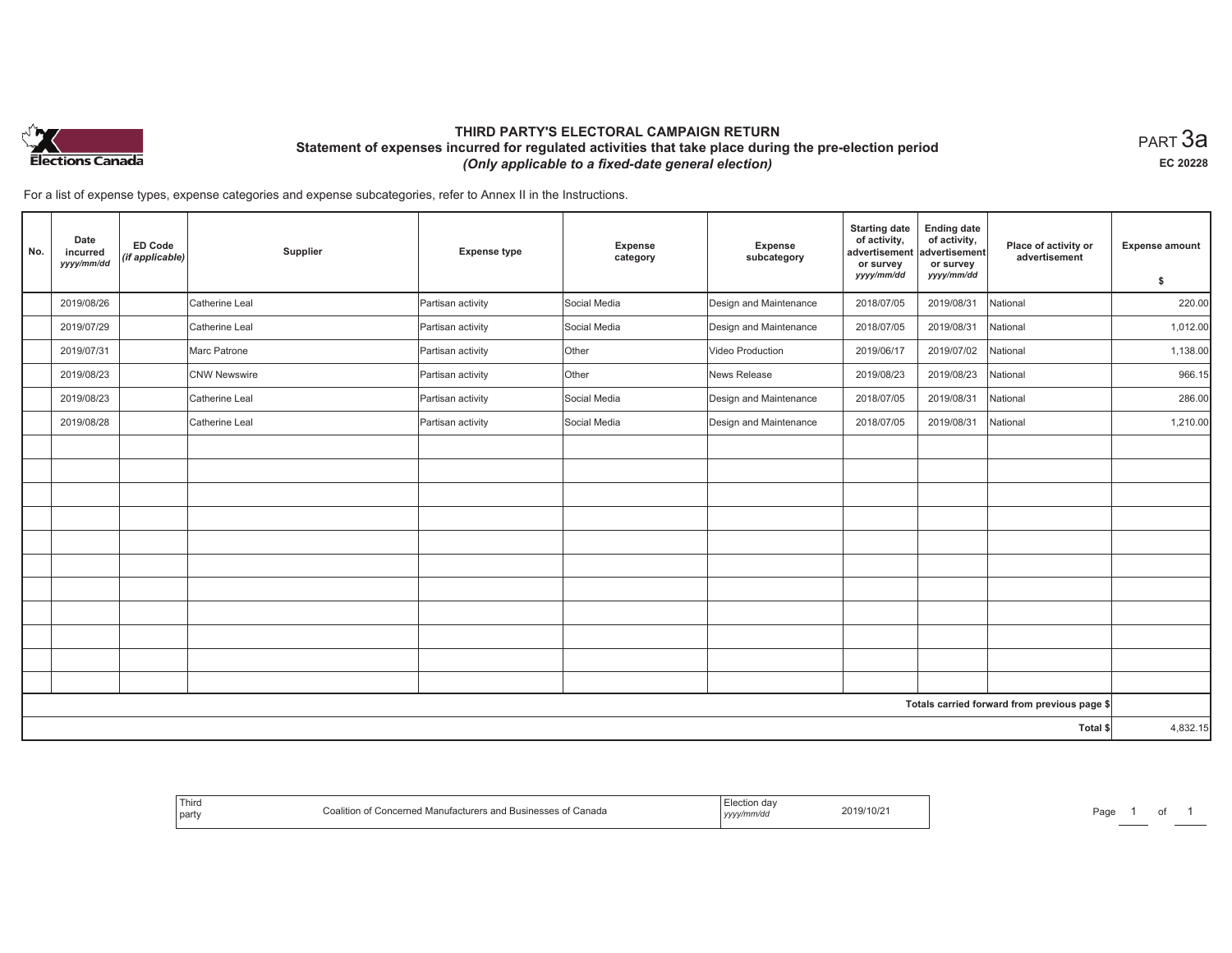

# **THIRD PARTY'S ELECTORAL CAMPAIGN RETURN Statement of expenses incurred for regulated activities that take place during the election period**<br>PART  $3\mathsf{b}$

**EC 20228**

For a list of expense types, expense categories and expense subcategories, refer to Annex II in the Instructions.

| No. | Date<br>incurred<br>yyyy/mm/dd | <b>ED Code</b><br>(if applicable) | Supplier           | <b>Expense type</b>         | <b>Expense</b><br>category | <b>Expense</b><br>subcategory | <b>Starting date</b><br>of activity,<br>advertisement<br>or survey | <b>Ending date</b><br>of activity,<br>advertisement<br>or survey | Place of activity or<br>advertisement        | <b>Expense amount</b> |
|-----|--------------------------------|-----------------------------------|--------------------|-----------------------------|----------------------------|-------------------------------|--------------------------------------------------------------------|------------------------------------------------------------------|----------------------------------------------|-----------------------|
|     |                                |                                   |                    |                             |                            |                               | yyyy/mm/dd                                                         | yyyy/mm/dd                                                       |                                              | s.                    |
|     | 2019/09/23                     |                                   | Media City         | <b>Election Advertising</b> | Advertising                | Signs                         | 2019/09/24                                                         | 2019/10/20                                                       | <b>Hamilton East</b>                         | 1,708.18              |
|     | 2019/09/26                     |                                   | Marc Patrone       | <b>Election Advertising</b> | <b>Other</b>               | <b>Video Production</b>       | 2019/09/26                                                         | 2019/09/30                                                       | National                                     | 200.00                |
|     | 2019/09/26                     |                                   | <b>Sky Pixel</b>   | <b>Election Advertising</b> | Advertising                | Signs                         | 2019/09/26                                                         | 2019/10/21                                                       | Burlington                                   | 1,130.00              |
|     | 2019/09/17                     |                                   | Vann Niagara       | <b>Election Advertising</b> | Advertising                | Signs                         | 2019/09/23                                                         | 2019/10/14                                                       | St. Catharaines                              | 2,712.00              |
|     | 2019/10/17                     |                                   | Wild on Media      | <b>Election Advertising</b> | Advertising                | Signs                         | 2019/10/16                                                         | 2019/10/16                                                       | Whitby                                       | 1,130.00              |
|     | 2019/10/17                     |                                   | Wild on Media      | <b>Election Advertising</b> | Advertising                | Signs                         | 2019/10/16                                                         | 2019/10/16                                                       | Oshawa                                       | 1,130.00              |
|     | 2019/10/18                     |                                   | Wild on Media      | <b>Election Advertising</b> | Advertising                | Signs                         | 2019/10/17                                                         | 2019/10/17                                                       | Richmond Hill                                | 1,130.00              |
|     | 2019/10/18                     |                                   | Wild on Media      | <b>Election Advertising</b> | Advertising                | Signs                         | 2019/10/19                                                         | 2019/10/19                                                       | Milton                                       | 1,130.00              |
|     | 2019/10/21                     |                                   | Wild on Media      | <b>Election Advertising</b> | Advertising                | Signs                         | 2019/10/18                                                         | 2019/10/18                                                       | Mississauga                                  | 1.130.00              |
|     | 2019/10/21                     |                                   | Wild on Media      | <b>Election Advertising</b> | Advertising                | Signs                         | 2019/10/20                                                         | 2019/10/20                                                       | Niagara                                      | 1,130.00              |
|     | 2019/10/19                     |                                   | Wild on Media      | <b>Election Advertising</b> | Advertising                | Signs                         | 2019/10/19                                                         | 2019/10/19                                                       | Hamilton                                     | 1,130.00              |
|     | 2019/10/21                     |                                   | Fourword Thinking  | <b>Election Advertising</b> | Advertising                | Signs                         | 2019/10/17                                                         | 2019/10/17                                                       | Burlington                                   | 904.00                |
|     | 2019/10/21                     |                                   | Fourword Thinking  | <b>Election Advertising</b> | Advertising                | Signs                         | 2019/10/18                                                         | 2019/10/18                                                       | Oakville                                     | 904.00                |
|     | 2019/10/21                     |                                   | Fourword Thinking  | <b>Election Advertising</b> | Advertising                | Signs                         | 2019/10/16                                                         | 2019/10/16                                                       | Scarborough                                  | 904.00                |
|     | 2019/10/21                     |                                   | Fourword Thinking  | <b>Election Advertising</b> | Advertising                | Signs                         | 2019/10/19                                                         | 2019/10/19                                                       | Mississauga                                  | 904.00                |
|     | 2019/09/19                     |                                   | The Canadian Press | <b>Election Advertising</b> | Advertising                | Design and Development        | 2019/09/19                                                         | 2019/09/19                                                       | National                                     | 1,395.55              |
|     | 2019/10/19                     |                                   | The Canadian Press | <b>Election Advertising</b> | Advertising                | Design and Development        | 2019/10/15                                                         | 2019/10/15                                                       | National                                     | 2,651.55              |
|     |                                |                                   |                    |                             |                            |                               |                                                                    |                                                                  | Totals carried forward from previous page \$ |                       |
|     |                                |                                   |                    |                             |                            |                               |                                                                    |                                                                  | Total \$                                     | 21,323.28             |

| Third<br>party | ∴calition<br>n of Concerned Manufacturers and Businesses of Canada | Election dav<br>vyyy/mm/dd<br>,,,,<br>$\sim$ $\sim$ | 2019/10/2 |  |
|----------------|--------------------------------------------------------------------|-----------------------------------------------------|-----------|--|
|----------------|--------------------------------------------------------------------|-----------------------------------------------------|-----------|--|

Page 1 of 2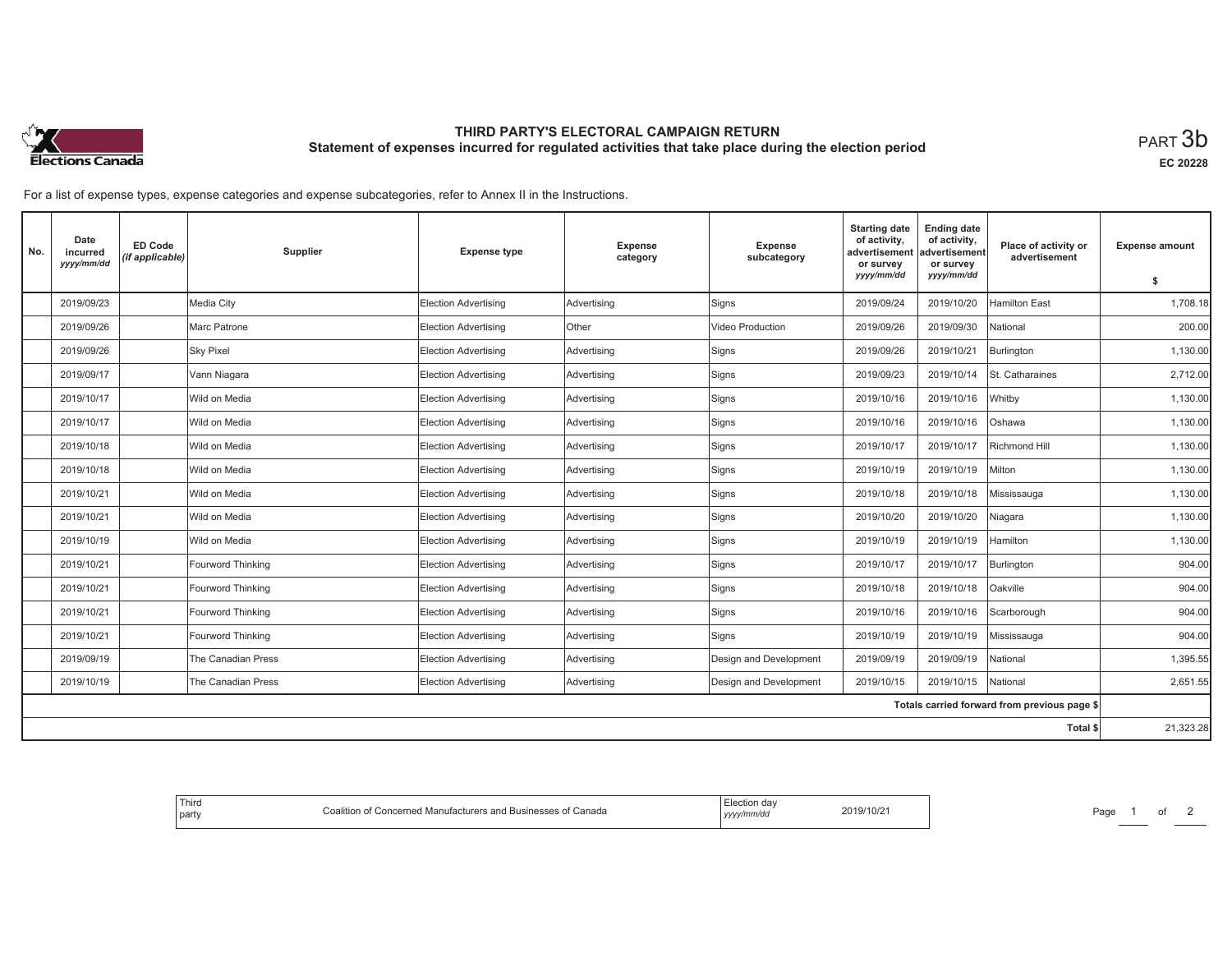

# **THIRD PARTY'S ELECTORAL CAMPAIGN RETURN Statement of expenses incurred for regulated activities that take place during the election period**<br>PART  $3\mathsf{b}$

**EC 20228**

For a list of expense types, expense categories and expense subcategories, refer to Annex II in the Instructions.

| No. | Date<br>incurred<br>yyyy/mm/dd | <b>ED Code</b><br>(if applicable) | Supplier                                        | <b>Expense type</b>         | Expense<br>category | Expense<br>subcategory | <b>Starting date</b><br>of activity,<br>advertisement<br>or survey<br>yyyy/mm/dd | <b>Ending date</b><br>of activity,<br>advertisement<br>or survey<br>yyyy/mm/dd | Place of activity or<br>advertisement        | <b>Expense amount</b><br>\$ |
|-----|--------------------------------|-----------------------------------|-------------------------------------------------|-----------------------------|---------------------|------------------------|----------------------------------------------------------------------------------|--------------------------------------------------------------------------------|----------------------------------------------|-----------------------------|
|     | 2019/09/26                     |                                   | Media City                                      | <b>Election Advertising</b> | Advertising         | Signs                  | 2019/09/26                                                                       | 2019/09/26                                                                     | Ontario                                      | 1,469.00                    |
|     |                                |                                   |                                                 |                             |                     |                        |                                                                                  |                                                                                |                                              |                             |
|     | 2019/10/07                     |                                   | Outfront                                        | <b>Election Advertising</b> | Other               | Signs                  | 2019/10/11                                                                       | 2019/10/21                                                                     | Scarborough Southeast                        | 1,327.75                    |
|     | 2019/10/07                     |                                   | Outfront                                        | <b>Election Advertising</b> | Advertising         | Signs                  | 2019/10/11                                                                       | 2019/10/21                                                                     | Mississauga-Lakeshore                        | 1,327.75                    |
|     | 2019/10/07                     |                                   | Outfront                                        | <b>Election Advertising</b> | Advertising         | Signs                  | 2019/10/11                                                                       | 2019/10/21                                                                     | Mississauga-Lakeshore                        | 1,327.75                    |
|     | 2019/10/07                     |                                   | Outfront                                        | <b>Election Advertising</b> | Advertising         | Signs                  | 2019/10/11                                                                       | 2019/10/21                                                                     | Peterborough-Kawartha                        | 1,327.75                    |
|     | 2019/10/07                     |                                   | Outfront                                        | <b>Election Advertising</b> | Advertising         | Signs                  | 2019/10/11                                                                       | 2019/10/21                                                                     | Mississauga-Malton                           | 1,327.75                    |
|     | 2019/10/07                     |                                   | Outfront                                        | <b>Election Advertising</b> | Advertising         | Signs                  | 2019/10/11                                                                       | 2019/10/21                                                                     | Mississauga-Malton                           | 1,327.75                    |
|     | 2019/10/07                     |                                   | Outfront                                        | <b>Election Advertising</b> | Advertising         | Signs                  | 2019/10/11                                                                       | 2019/10/21                                                                     | Mississauga-Streetsville                     | 1,327.75                    |
|     | 2019/10/07                     |                                   | Outfront                                        | <b>Election Advertising</b> | Advertising         | Signs                  | 2019/10/11                                                                       | 2019/10/21                                                                     | Mississauga east- Cooks                      | 1,327.75                    |
|     | 2019/10/11                     |                                   | Moving Media                                    | <b>Election Advertising</b> | Advertising         | Signs                  | 2019/10/10                                                                       | 2019/10/21                                                                     | Oshawa                                       | 678.00                      |
|     | 2019/09/30                     |                                   | Forrester Signs                                 | <b>Election Advertising</b> | Advertising         | Signs                  | 2019/10/04                                                                       | 2019/10/21                                                                     | <b>Humber River</b>                          | 864.45                      |
|     | 2019/10/18                     |                                   | Forrester Signs                                 | <b>Election Advertising</b> | Advertising         | Signs                  | 2019/10/19                                                                       | 2019/10/21                                                                     | Scarborough North                            | 864.45                      |
|     | 2019/10/18                     |                                   | Forrester Signs                                 | <b>Election Advertising</b> | Advertising         | Design and Development | 2019/10/19                                                                       | 2019/10/21                                                                     | Humber River                                 | 293.80                      |
|     | 2019/09/23                     |                                   | Media City                                      | <b>Election Advertising</b> | Advertising         | Signs                  | 2019/09/24                                                                       | 2019/10/20                                                                     | Kitchener South                              | 1,708.18                    |
|     | 2019/09/23                     |                                   | Media City                                      | <b>Election Advertising</b> | Advertising         | Signs                  | 2019/09/24                                                                       | 2019/10/20                                                                     | London North                                 | 1,708.18                    |
|     | 2019/10/17                     |                                   | Precision Content Marketing and Consulting Inc. | <b>Election Advertising</b> | Advertising         | Radio                  | 2019/10/17                                                                       | 2019/10/20                                                                     | Ontario                                      | 452.00                      |
|     | 2019/10/17                     |                                   | Bell Media AR                                   | <b>Election Advertising</b> | Advertising         | Radio                  | 2019/10/19                                                                       | 2019/10/21                                                                     | Ontario                                      | 3,390.00                    |
|     |                                |                                   |                                                 |                             |                     |                        |                                                                                  |                                                                                | Totals carried forward from previous page \$ | 21,323.28                   |
|     |                                |                                   |                                                 |                             |                     |                        |                                                                                  |                                                                                | Total \$                                     | 43,373.34                   |

| Third<br>party | Coalition of Concerned Manufacturers and Businesses of Canada | Election dav<br>vyy/mm/dd<br>,,,, | 2019/10/21 |  |
|----------------|---------------------------------------------------------------|-----------------------------------|------------|--|
|----------------|---------------------------------------------------------------|-----------------------------------|------------|--|

Page 2 of 2